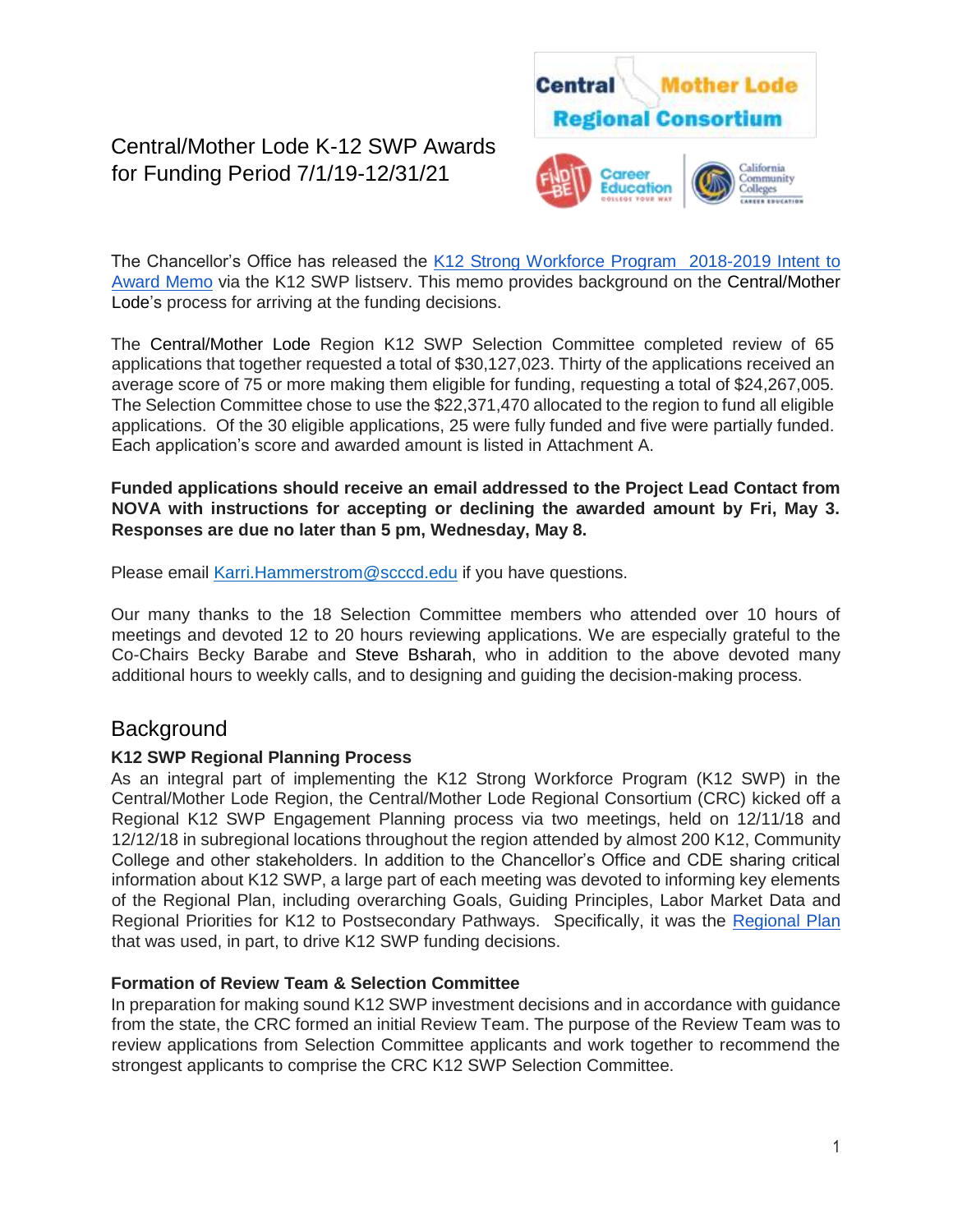CRC used its K12 SWP listserv and the CRC database to extend a broad region-wide invitation to participate on either the Review Team or apply for Selection Committee. Nine individuals comprised the Review Team, representing K-12 and community colleges. The Review Team subsequently reviewed, discussed and recommended 18 Selection Committee Members and seven alternates. Due to attrition, one alternate was used replaced a committee member prior to the review of application who was unable to fulfill the time commitment necessary for participation. The 18-member Selection Committee represented the following institutional perspectives: 3 Current or former K–12 career technical education teachers and administrators, 2 Charter school representatives, 3 Career guidance counselors, 2 Representatives of industries, 4 Community College, 4 Other K–12 education stakeholder/COE.

#### **Application Review and Scoring Process**

CRC convened Selection Committee members for an onboarding and training session on 3/25/19. CRC shared the legislative intent behind K12 SWP, the purview of the Selection Committee, how to handle conflicts of interest, and the election of Co-Chairs. A portion of the meeting was devoted to scoring a mock application, calibrating scoring across participants and developing agreed upon norms the Committee would adhere to in the review and scoring process.

Sixty-five applications, requesting more than the amount of funds available were divided among the 18 Selection Committee Members ensuring a minimum of 3 reviewers for each application. Conflicts of interest were identified and applications redistributed accordingly. Committee Members spent on average 1.5-2 hours reviewing each application.

#### **Funding Deliberation Process**

On 4/23/19, the Selection Committee met to carry out the funding deliberations process. Co-Chairs worked extensively with the CRC to plan and prepare for these meetings, initially coming up with different scenarios, if needed, for distributing the funds as a starting place for deliberation; as well as, allowing time to discuss each of the applications.

The Selection Committee decided to fund all projects with a cut-score of 75 or more. Of the 30 eligible applications, 25 were fully funded and five were partially funded.

Selection Committee were ask to provide feedback and suggestions for improvement to the K-12 SWP process for the next round.

**Attachment 1:** Central/Mother Lode Region [K-1](https://docs.google.com/spreadsheets/d/1ta7UOA_VhEsPIt6P-ZZeQw77qJae9Hv61lRRwlRSgx8/edit#gid=0)2 SWP Allocation for Funding Period 7/1/1[9-](https://docs.google.com/spreadsheets/d/1ta7UOA_VhEsPIt6P-ZZeQw77qJae9Hv61lRRwlRSgx8/edit#gid=0) 12/31/2[1](https://docs.google.com/spreadsheets/d/1ta7UOA_VhEsPIt6P-ZZeQw77qJae9Hv61lRRwlRSgx8/edit#gid=0)